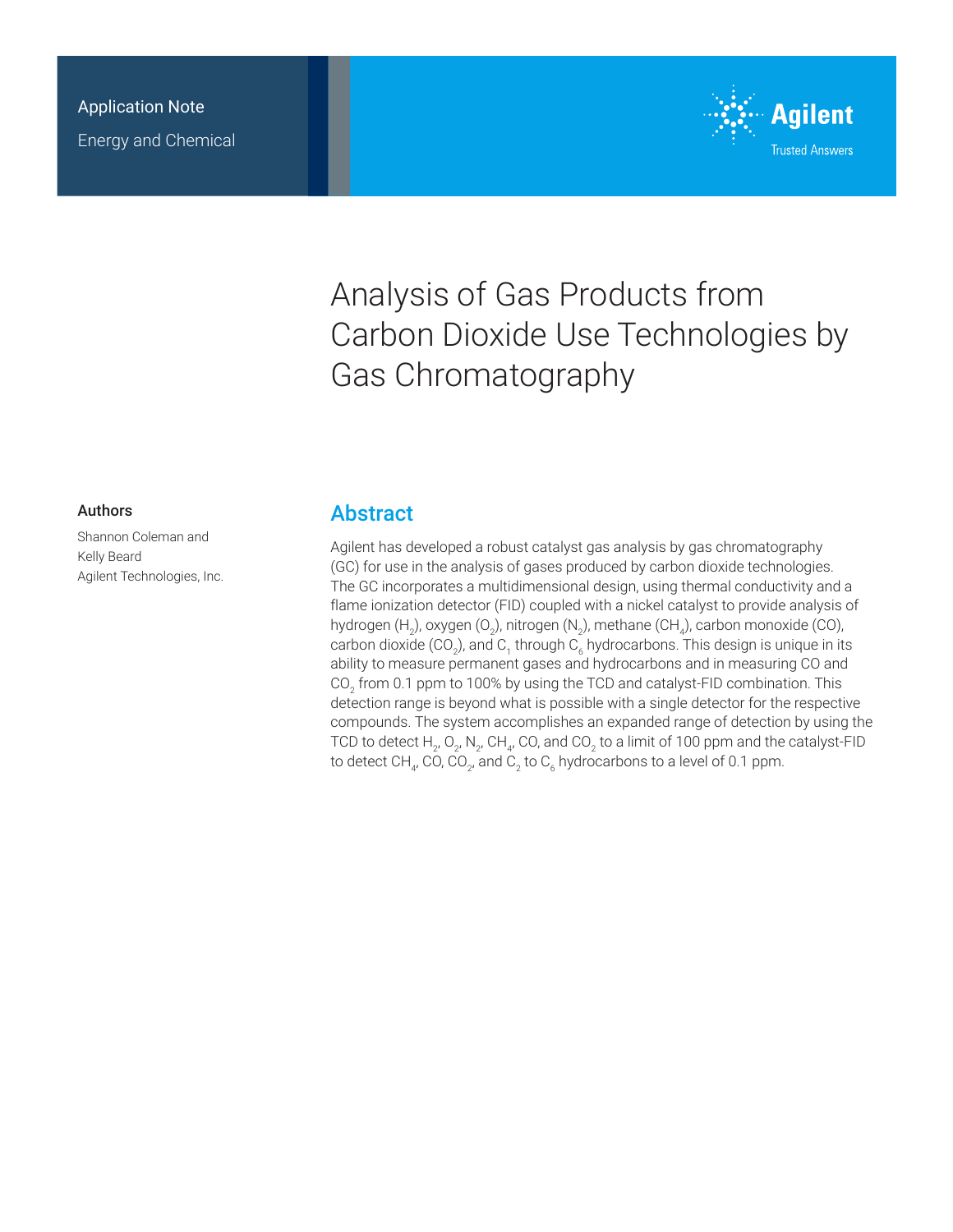## **Introduction**

Carbon dioxide is considered an important heat-trapping greenhouse gas that is released into the atmosphere through several mechanisms, including human activities such as deforestation and burning of fossil fuels, as well as natural processes such as respiration and volcanic eruptions.<sup>1</sup>

The increase in carbon dioxide has spurred innovative decarbonization strategies and carbon dioxide use technologies to offset the amount of carbon dioxide released into the atmosphere. Academic, government, corporate, and private organizations have begun to see CO<sub>2</sub> as a potential renewable feedstock for other chemical products and sources of energy. Biological systems have perfected control of the carbon cycle by controlling the carbon oxidation state for the means of metabolism and production of functionalized carbon-based molecules.

To control the build-up of carbon in the atmosphere, research is continuing to advance the design of these systems to complete the carbon cycle on an industrial scale, resulting in the production of useful compounds for manufacturing and fuel.<sup>2</sup> The process of catalyzed electrochemical reduction of CO $_{\textrm{\tiny{2}}}$  using noncarbon-based energy sources, such as photovoltaic and wind, has been a rapidly expanding area of research on CO $_{\textrm{\tiny{2}}}$  use technology. With this research comes the need for systems to analyze and optimize the products of such processes. Agilent has developed a multidimensional gas chromatograph that allows researchers in the field to analyze CO<sub>2</sub> reduction byproducts with great accuracy and resolution across a large concentration range. This enables analysis of hydrogen, oxygen, nitrogen, methane, carbon monoxide, carbon dioxide, and  $C<sub>1</sub>$ through C<sub>6</sub> hydrocarbons.

#### Instrument design

The GC in Figure 1 is designed to handle gas samples that can be delivered by connecting the sample valve directly to a reactor. This allows the reactor pressure to drive the gas sample through the sample loop, or the sample loop can be manually loaded by delivering sample to the loop via a gas tight syringe, fitted with a Luer-lock connected to the *Sample In*.

The gas sample valve is a 10-port valve with a precolumn backflush to vent. It is configured with a 0.5 mL gas sample loop and columns 1 and 2, which are both Agilent HP-PLOT Q PT columns (30 m × 0.53 mm, 40 µm). Column 3 is connected to a 6-port series bypass valve that is configured with a Molesieve column (30  $m \times 0.53$  mm, 50  $\mu$ m) and a flow balancing capillary restrictor that is sized to match the restriction of the Molesieve column. The 6-port valve flows directly to a thermal conductivity detector (TCD), which is connected



Figure 1. Gas chromatograph plumbing diagram.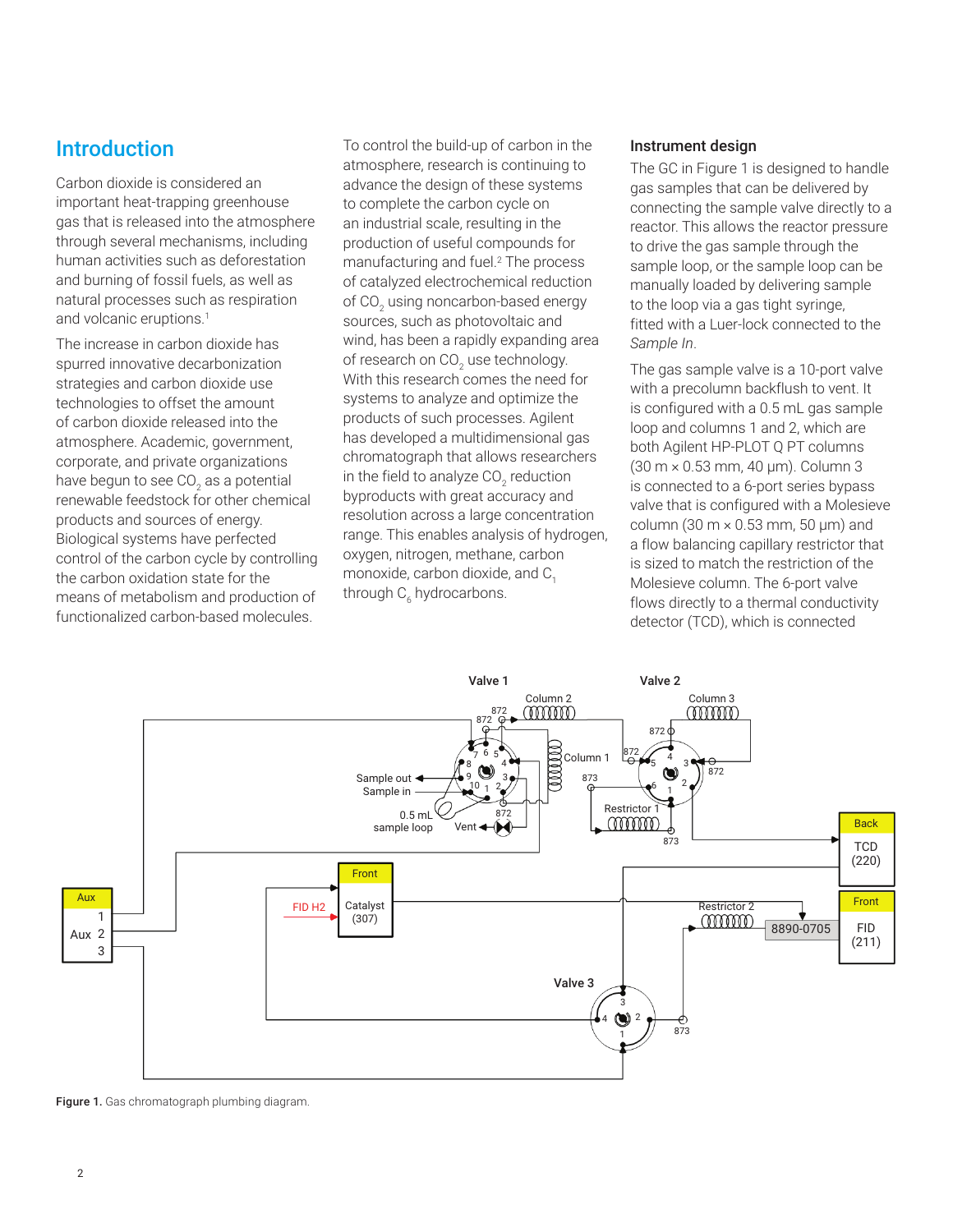to a 4-port selection valve. This valve allows the user to selectively bypass the nickel catalyst and flow directly to the flame ionization detector (FID). The argon carrier gas flow is managed by a single three-channel auxiliary electronic pressure controller.

#### **Operation**

The analysis of catalytic reduction gas is challenging and requires a multidimensional instrument with multiple valves, columns, and detectors, along with nickel catalyst to separate and detect all the necessary components over the full range. A nickel catalyst placed in series with the FID allows the conversion of CO and CO $_2$  to CH $_4$  over a range of 0.1 to 1,000 ppm. However, the catalyst has limitations at higher concentrations, therefore a TCD is placed in series in this system, allowing the higher detection ranges from 100 ppm to 100%. This accomplishes a wide range of detection from 0.1 ppm to 100%, which would not be possible on a single-detector system.

The 4-port bypass valve makes the system more robust by providing a selective heart cut of CO and CO<sub>2</sub> through the catalyst, while bypassing all other heavier hydrocarbon components that could limit the life of the catalyst through catalytic coking and poisoning of the catalyst. In this analysis, CO $_{\rm 2}$  was being reduced at high concentrations near 100%, so the method was designed to bypass CO $_{\textrm{\tiny{2}}}$  around the catalyst. In cases where CO $_{\textrm{\tiny{2}}}$  analysis is needed below 100 ppm, CO<sub>2</sub> can be routed through the catalyst to allow for low detection down to 0.1 ppm.

# Results and discussion

The chromatograms below show an analysis of reaction products in the range of 100 ppm. Figures 2 and 3 are chromatograms from the TCD and FID, respectively. Upon injection, valve 1

| <b>GC Hardware</b> |                                                                                              |
|--------------------|----------------------------------------------------------------------------------------------|
| G3445A             | 8890 series custom GC                                                                        |
| Option 211         | Flame ionization detector (FID) with EPC                                                     |
| Option 220         | Thermal conductivity detector (TCD) with EPC                                                 |
| Option 301         | Auxiliary EPC, provides three channels of auxiliary 0 to 100 psi EPC                         |
| Option 305         | Factory plumbing for quick installation                                                      |
| Option 306         | Exhaust deflector assembly                                                                   |
| Option 307         | Adds nickel catalyst                                                                         |
| Option 503         | Gas sampling loop (0.5 mL)                                                                   |
| Option 706         | Column selection - 6-port valve                                                              |
| Option 763         | Heated large valve oven, automated valve box for three valves                                |
| Option 801         | 10-port gas sampling valve                                                                   |
| Option 872, Qty 6  | Capillary column to valve interface kit, 0.530 mm id                                         |
| Option 873, Qty 3  | Capillary column to valve interface kit, 0.320 mm id                                         |
| Option 904         | Custom plumbing 4-port valve                                                                 |
| 19095P-QO4PT       | Column 1 and column 2: HP-PLOT Q PT, 30 m × 0.53 mm × 40 um                                  |
| 19095P-MS0E        | Column 3: HP-PLOT Molesieve, 30 m × 0.53 mm × 50 um                                          |
| 160-2205-5         | Restrictor 1: fused silica open tube, 0.2 mm × 1.4 m                                         |
| 160-2325-5         | Restrictor 2: fused silica open tube, 0.32 mm × 0.45 m                                       |
| G3188-27501        | Flexible metal ferrule, UltiMetal Plus, 0.4 mm id, for 0.1 to 0.25 mm id fused silica tubing |
| G3188-27502        | Flexible metal ferrule, UltiMetal Plus, 0.5 mm id, for 0.32 mm id fused silica tubing        |
| G3188-27503        | Flexible metal ferrule, UltiMetal Plus, 0.8 mm id, for 0.53 mm id fused silica tubing        |
| G2855-60200        | Ferrule preswaging tool                                                                      |
| G2855-20530, Qty 3 | Internal nut                                                                                 |

is switched to the "ON" position, the reactor gas sample passes through column 1 where the sample begins to separate, and  $H_{2}$ , O<sub>2</sub>, N<sub>2</sub>, CH<sub>4</sub>, CO, CO<sub>2</sub>, and C<sub>2</sub> hydrocarbons are eluted through to column 2. At this point valve 1 is switched to the "OFF" position and hydrocarbons  $C_{2+}$  and everything else that remains on column 1, are backflushed to vent.

At the same time,  $H_{2}$ ,  $O_{2}$ ,  $N_{2}$ , C $H_{4}$ , and CO elute through column 2 onto column 3 where they are trapped for later separation. Before CO<sub>2</sub> elutes from